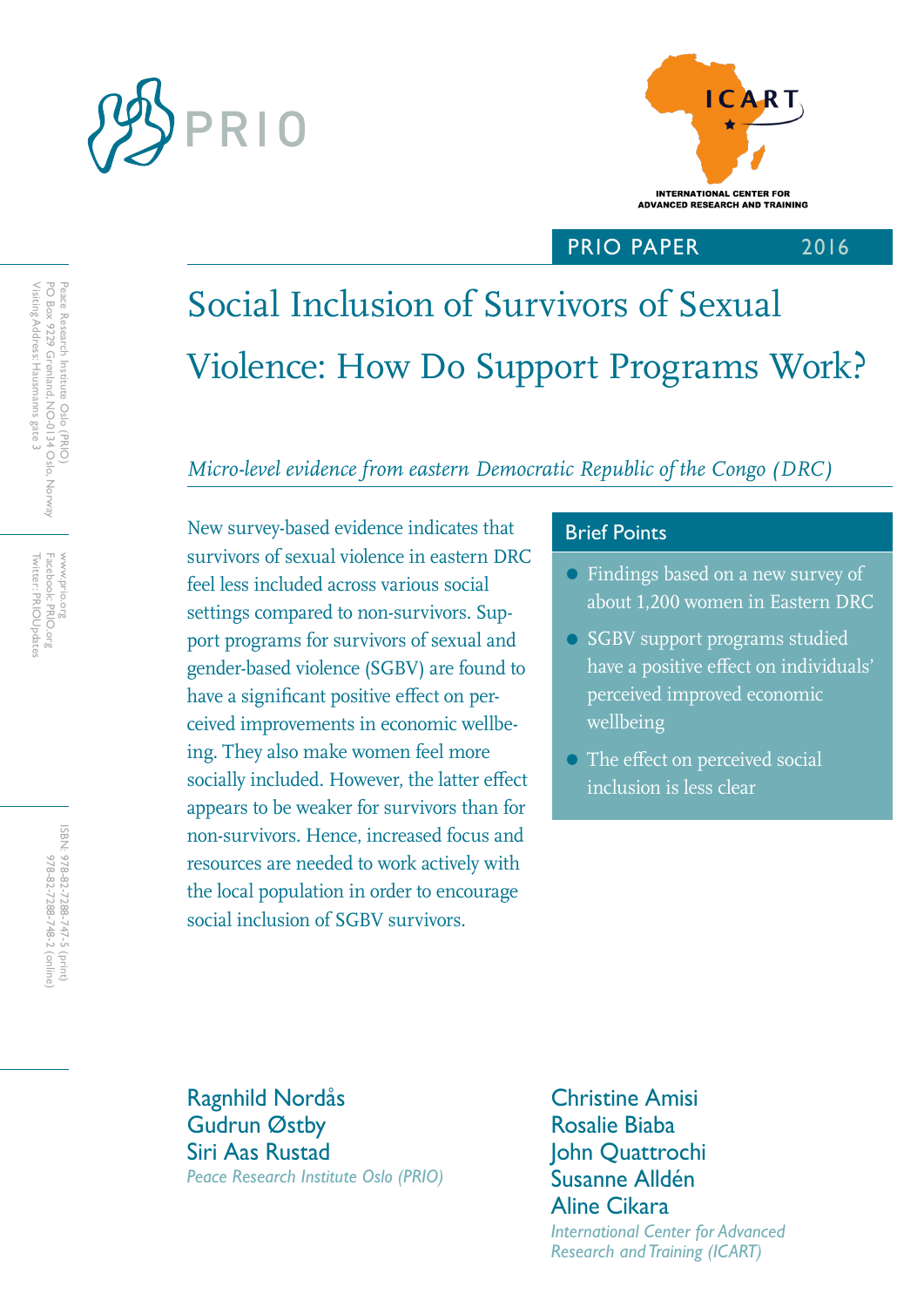#### **Sexual Violence in the DRC**

Sexual violence constitutes a massive challenge in the eastern Democratic Republic of the Congo (DRC). Sexual and genderbased violence (SGBV) has been and still is widespread in the eastern provinces. Some of this violence is perpetrated by armed groups, but there are also significant levels of violence committed by civilians as well as domestic violence (see e.g. Bartels et al. 2013; Kelley et al. 2011; Peterman et al. 2011; Mukwege et al. 2009; Rustad et al. 2016).

Many survivors of sexual violence report facing marginalization and social exclusion among family members and in their local communities because of what has happened to them.

#### **Support Programs**

We studied women who have participated in one of two support programs for SGBV survivors and other vulnerable women in South Kivu Province in eastern DRC:

**USHINDI** recruits female survivors of SGBV who have been declared psychologically healthy (i.e. lack of trauma) and identified as financially vulnerable. However, the program also includes non-survivor women and men, and the beneficiaries do not know who amongst them is a survivor of sexual violence. USHINDI organizes voluntary savings and loan associations (VSLA) and provides training in literacy, management, entrepreneurship, and leadership.

**Dorcas Rural** recruits (i) female survivors of SGBV, (ii) women with gynecological ailments who received medical care at Panzi general referral hospital, and (iii) women who are identified as vulnerable based on self-reported indicators such as number of meals per day, number of children in school, marital status, and living conditions. The participants were aware of each other's status as sexual violence survivors. Dorcas Rural provides participants with (i) a loan, (ii) seeds, (iii) livestock (pigs), (iv) school fees for up to two children, (v) training in income generating activities (soapor basket-making), and (vi) literacy training.

#### **Data**

**We interviewed about 1,200 women** aged 15–87 in South Kivu (see Fig. 1) during 2 July to 1 August 2015.

Two groups of women were included: **(i) Women who had been affiliated with Dorcas Rural or USHINDI** (including both survivors and non-survivors), and **(ii) Women from the same geographic areas who had not participated in either program**. Respondents were asked about whether they had experienced sexual violence, as well as a range of other questions related to their sense of social inclusion, economic wellbeing, and participation in support programs. Not all survivors have been through support programs and not all program beneficiaries are survivors. Table 1 shows the distribution in the sample on status of survivor and participation in support programs.

|                     | <b>Survivor of SGBV</b> |                     |              |                     |
|---------------------|-------------------------|---------------------|--------------|---------------------|
|                     |                         | No                  | Yes          | <b>Total</b>        |
| Program participant | <b>No</b>               | <b>201</b><br>(26%) | 50<br>(12%)  | <b>251</b><br>(21%) |
|                     | Yes                     | 582<br>(74%)        | 370<br>(88%) | 952<br>(79%)        |
|                     | Total                   | 783<br>(65%)        | 420<br>(35%) | 1203<br>(100%)      |

Table 1: Sample distribution of survivor status and program participation



Figure 1: Map of DRC (left) and South Kivu (right) with survey areas (red)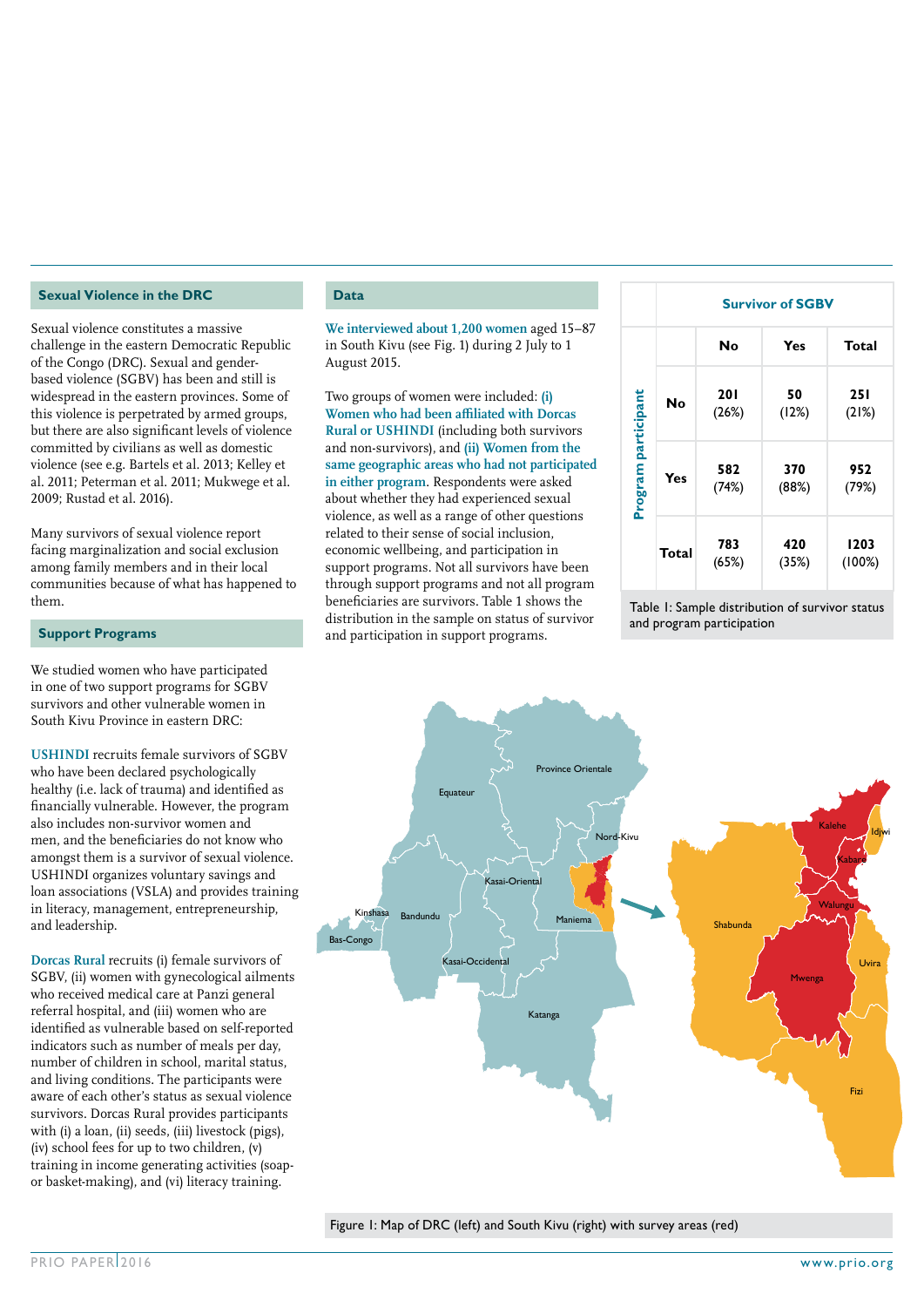#### **Social Inclusion**

Based on the survey data, we measured social inclusion based on whether or not women report that they feel welcome in six different but key social contexts:

- $\bullet$  with family,
- with in-laws,
- with neighbors,
- at the market,
- at church,
- $\bullet$  in the community at large.

**On the positive side, women often do report that they feel socially included** (Fig. 2). A large share (36.5% of our sample) reported that they often or always feel socially included in all the six social settings, whereas 5.9% never or only sometimes feel included in all the settings.

#### **Economic Wellbeing**

We further asked the women if they perceive their living conditions compared to one year prior to the survey to be much better, better, the same, worse, or much worse.

We use the answers to this question to capture a sense of improvement in economic wellbeing. A higher value on this factor corresponds to a more positive view of improvements in economic wellbeing.

The distribution in the answers is depicted in Figure 3. The overall picture is that the interviewed women feel their situation has improved since the previous year.

#### **The Effect of Survivor Status and Support Program Exposure on Perceived Social Inclusion and Economic Wellbeing**

**To estimate the effect of survivor status** on social exclusion and economic wellbeing we matched respondents on characteristics that are (i) unlikely to have changed due to survivor status, (ii) unlikely to be reported differently



Figure 2: Share of respondents feeling welcome in various social settings

due to survivor status, but (iii) that are likely to influence social inclusion and perceived economic wellbeing.

Through the analysis, we are able to answer a series of key questions regarding social inclusion, being a sexual violence survivor, and effects of support programs:

**1. Are sexual violence survivors less likely to feel socially included than women who have not experienced conflict-related sexual violence?**

Yes. As expected, we find that survivors of sexual violence feel less socially included overall (not taking into account support programs).

**2. Are program beneficiaries more likely to feel socially included than women who have not benefited from such programs?**

Yes.

**3. Are program beneficiaries more likely to rate their economic living conditions as improved during the last year than women who have not benefited from such programs?**

Yes. The results from the survey show that support programs have a general positive effect on both social inclusion and perceived improvement in economic wellbeing, based on what the women say.

As mentioned above, the support programs tend to include a large share of non-survivors as